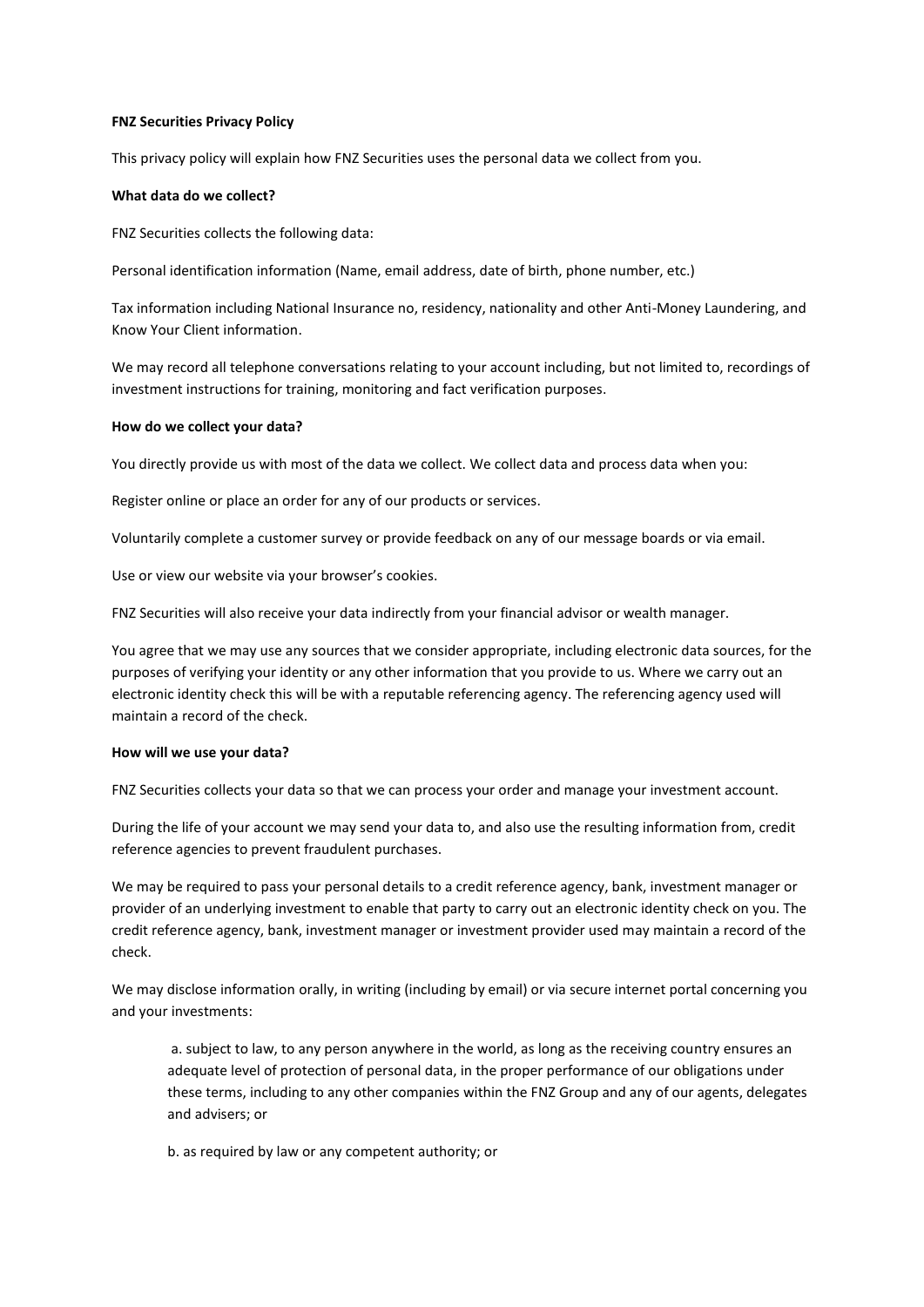c. to any person we reasonably believe to have been appointed by you as your agent or as an investment manager; or

d. with your prior written consent.

Alternatively, we may be required to forward copies of any verification of identity and address documents that we have obtained from you or your adviser.

#### **How do we store your data?**

We will take all reasonable technical and organisational security measures to prevent the unauthorised or unlawful processing of your personal data and accidental loss or destruction of, or damage to, such data.

In order to satisfy regulatory requirements, we will retain information after your account has been closed. This will include applications that do not proceed.

#### **What are your data protection rights?**

We would like to make sure you are fully aware of all of your data protection rights.

Every user is entitled to the following:

The right to access- You have the right to request copies of your personal data. We may charge you a small fee for this service.

The right to rectification - You have the right to request that we correct any information you believe is inaccurate. You also have the right to request to complete information you believe is incomplete.

The right to erasure — You have the right to request that we erase your personal data, under certain conditions. However, most of the data held by us would be covered under regulatory requirements for retention.

The right to restrict processing - You have the right to request we restrict the processing of your personal data, under certain conditions, but that may result in us not being able to service your account.

The right to object to processing - You have the right to object to processing of your personal data, under certain conditions, but that will result in suspension of your account.

The right to data portability - You have the right to request that FNZ Securities transfer the data that we have collected to another organisation, or directly to you, under certain conditions.

If you make a request, we have one month to respond to you. If you have any questions about Our Company's privacy policy, the data we hold on you, or you would like to exercise one of your data protections rights, please do not hesitate to contacts. Email us at: [securitiescomplianceuk@fnz.com](mailto:securitiescomplianceuk@fnz.com)

Call us: 0303 333 3330 Or write to us at: Level 5, 67 Lombard Street, London, EC3V 9LJ

#### **How to contact the appropriate authority**

Should you wish to report a complaint or if you feel that Our Company has not addressed your concern in a satisfactory manner, you may contact the Information Commissioner's Office.